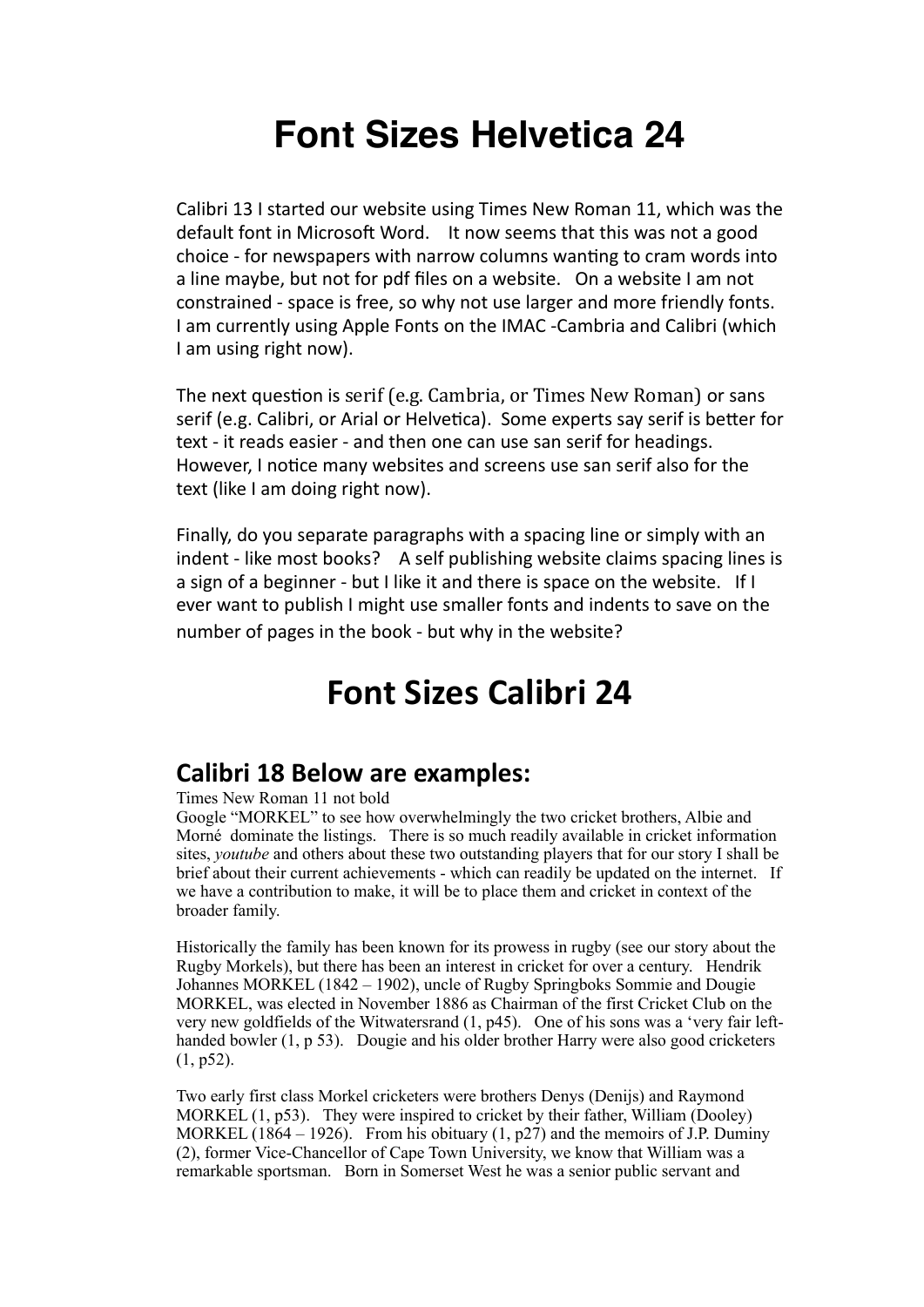retired to his Windsor farm near Cape Town at Diep River. His keenest interest from his younger days was cricket. He played for Claremont Cricket Club in Cape Town for many years, primarily as a bowler. Somewhat later he moved to Bellville and was captain and the life of the local cricket club for many years (See our story in "The Morgenster Morkels, pt3). At the age of 55 he took 8 wickets for 24 runs and, at 61, he took part in an Old Crocks match for Villagers against Hamiltons.

## **Cambria Bold 24 Cambria Bold 18**

## **Cambria Bold 14**

#### Cambria 10

Google "MORKEL" to see how overwhelmingly the two cricket brothers, Albie and Morné dominate the listings. There is so much readily available in cricket information sites, *youtube* and others about these two outstanding players that for our story I shall be brief about their current achievements - which can readily be updated on the internet. If we have a contribution to make, it will be to place them and cricket in context of the broader family.

Historically the family has been known for its prowess in rugby (see our story about the Rugby Morkels), but there has been an interest in cricket for over a century. Hendrik Johannes MORKEL (1842 - 1902), uncle of Rugby Springboks Sommie and Dougie MORKEL, was elected in November 1886 as Chairman of the first Cricket Club on the very new goldfields of the Witwatersrand  $(1, p45)$ . One of his sons was a 'very fair left-handed bowler  $(1, p 53)$ . Dougie and his older brother Harry were also good cricketers  $(1, p52)$ .

Two early first class Morkel cricketers were brothers Denys (Denijs) and Raymond MORKEL  $(1, p53)$ . They were inspired to cricket by their father, William (Dooley) MORKEL (1864 – 1926). From his obituary  $(1, p27)$  and the memoirs of J.P. Duminy  $(2)$ , former Vice-Chancellor of Cape Town University, we know that William was a remarkable sportsman. Born in Somerset West he was a senior public servant and retired to his Windsor farm near Cape Town at Diep River. His keenest interest from his younger days was cricket. He played for Claremont Cricket Club in Cape Town for many years, primarily as a bowler. Somewhat later he moved to Bellville and was captain and the life of the local cricket club for many years (See our story in "The Morgenster Morkels, pt3). At the age of 55 he took 8 wickets for 24 runs and, at 61, he took part in an Old Crocks match for Villagers against Hamiltons.

#### Cambria 10 bold

Google "MORKEL" to see how overwhelmingly the two cricket brothers, Albie and Morné dominate the listings. There is so much readily available in cricket information sites, *youtube* and others about these two outstanding players that for our story I shall be brief about their current achievements - which can readily be **updated on the internet.** If we have a contribution to make, it will be to place them and cricket in context of the broader family.

**Historically the family has been known for its prowess in rugby (see our story about** the Rugby Morkels), but there has been an interest in cricket for over a century. Hendrik Johannes MORKEL (1842 - 1902), uncle of Rugby Springboks Sommie and Dougie MORKEL, was elected in November 1886 as Chairman of the first Cricket Club on the very new goldfields of the Witwatersrand  $(1, p45)$ . One of his sons was a 'very fair left-handed bowler (1, p 53). Dougie and his older brother Harry were also good **cricketers (1, p52).** 

Two early first class Morkel cricketers were brothers Denys (Denijs) and Raymond **MORKEL (1, p53).** They were inspired to cricket by their father, William (Dooley) **MORKEL** (1864 – 1926). From his obituary  $(1, p27)$  and the memoirs of J.P. Duminy **(2), former Vice-Chancellor of Cape Town University, we know that William was a**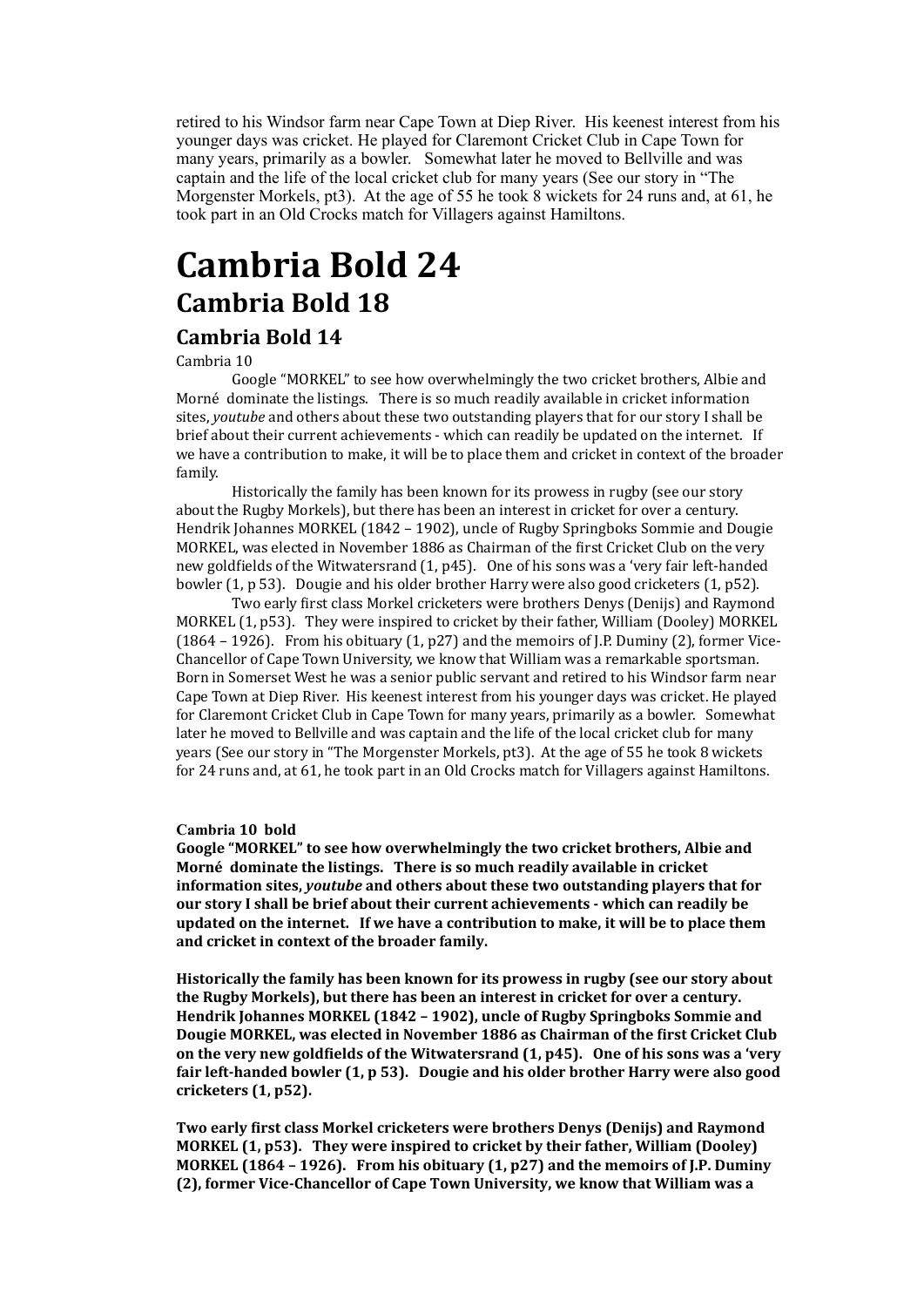**remarkable sportsman.** Born in Somerset West he was a senior public servant and retired to his Windsor farm near Cape Town at Diep River. His keenest interest from his younger days was cricket. He played for Claremont Cricket Club in Cape Town for many years, primarily as a bowler. Somewhat later he moved to Bellville and was captain and the life of the local cricket club for many years (See our story in "The **Morgenster Morkels, pt3). At the age of 55 he took 8 wickets for 24 runs and, at 61.** he took part in an Old Crocks match for Villagers against Hamiltons.

#### Cambria Not bold 11

Google "MORKEL" to see how overwhelmingly the two cricket brothers, Albie and Morné dominate the listings. There is so much readily available in cricket information sites, *youtube* and others about these two outstanding players that for our story I shall be brief about their current achievements - which can readily be updated on the internet. If we have a contribution to make, it will be to place them and cricket in context of the broader family.

Historically the family has been known for its prowess in rugby (see our story about the Rugby Morkels), but there has been an interest in cricket for over a century. Hendrik Johannes MORKEL (1842 – 1902), uncle of Rugby Springboks Sommie and Dougie MORKEL, was elected in November 1886 as Chairman of the first Cricket Club on the very new goldfields of the Witwatersrand  $(1, p45)$ . One of his sons was a 'very fair left-handed bowler  $(1, p 53)$ . Dougie and his older brother Harry were also good cricketers  $(1, p52)$ .

Two early first class Morkel cricketers were brothers Denys (Denijs) and Raymond MORKEL (1, p53). They were inspired to cricket by their father, William (Dooley) MORKEL (1864 – 1926). From his obituary (1, p27) and the memoirs of J.P. Duminy (2), former Vice-Chancellor of Cape Town University, we know that William was a remarkable sportsman. Born in Somerset West he was a senior public servant and retired to his Windsor farm near Cape Town at Diep River. His keenest interest from his younger days was cricket. He played for Claremont Cricket Club in Cape Town for many years, primarily as a bowler. Somewhat later he moved to Bellville and was captain and the life of the local cricket club for many years (See our story in "The Morgenster Morkels, pt3). At the age of 55 he took 8 wickets for 24 runs and, at 61, he took part in an Old Crocks match for Villagers against Hamiltons.

#### **Cambria Bold 12**

#### Cambria 12 Not bold

Google "MORKEL" to see how overwhelmingly the two cricket brothers, Albie and Morné dominate the listings. There is so much readily available in cricket information sites, *youtube* and others about these two outstanding players that for our story I shall be brief about their current achievements - which can readily be updated on the internet. If we have a contribution to make, it will be to place them and cricket in context of the broader family.

Historically the family has been known for its prowess in rugby (see our story about the Rugby Morkels), but there has been an interest in cricket for over a century. Hendrik Johannes MORKEL (1842 – 1902), uncle of Rugby Springboks Sommie and Dougie MORKEL, was elected in November 1886 as Chairman of the first Cricket Club on the very new goldfields of the Witwatersrand (1, p45). One of his sons was a 'very fair left-handed bowler  $(1, p 53)$ . Dougie and his older brother Harry were also good cricketers  $(1, p 53)$ . p52).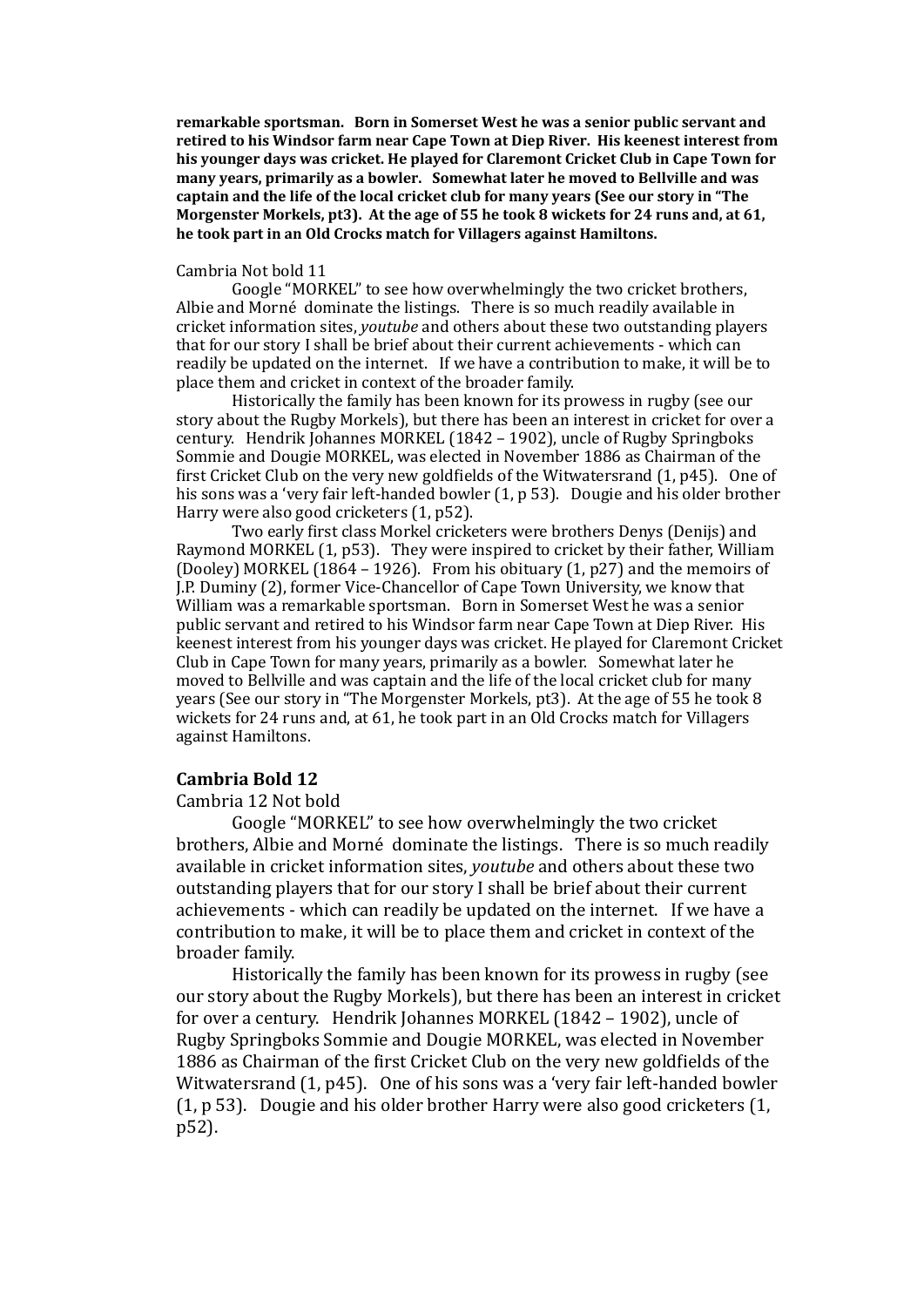Two early first class Morkel cricketers were brothers Denys (Denijs) and Raymond MORKEL  $(1, p53)$ . They were inspired to cricket by their father, William (Dooley) MORKEL (1864 – 1926). From his obituary  $(1, 1)$ p27) and the memoirs of J.P. Duminy (2), former Vice-Chancellor of Cape Town University, we know that William was a remarkable sportsman. Born in Somerset West he was a senior public servant and retired to his Windsor farm near Cape Town at Diep River. His keenest interest from his younger days was cricket. He played for Claremont Cricket Club in Cape Town for many years, primarily as a bowler. Somewhat later he moved to Bellville and was captain and the life of the local cricket club for many vears (See our story in "The Morgenster Morkels, pt3). At the age of 55 he took 8 wickets for 24 runs and, at 61, he took part in an Old Crocks match for Villagers against Hamiltons.

### Cambria 13 not bold

**Denijs Paul Beck MORKEL** (1906 – 1980) played first class cricket from 1924 to 1938. He first appeared for South Africa in 1927-28, when he played in all five tests against England, but with modest results. On the tour of England in 1929 he did much better. Tall and well-built, he bowled fast medium away-swingers with an easy action and was probably the best bowler on the team. He had decided to settle in England and was not available to play against the MCC side in 1930 -31. His health declined and he was not a success on the 1931-32 tour of Australia. In 1932 Sir Julien Cahn helped him to establish a business in the motor trade in Nottingham, which became a flourishing concern. He continued to play in England and made nearly 10,000 runs and took 400 wickets. During World War II he served in the British Army. He died suddenly in a Nottingham hospital on 6 October 1980, aged 74 years. (3)

## Cambria 14 not bold

**Denijs Paul Beck MORKEL** (1906 – 1980) played first class cricket from 1924 to 1938. He first appeared for South Africa in  $1927-28$ , when he played in all five tests against England, but with modest results. On the tour of England in 1929 he did much better. Tall and well-built, he bowled fast medium away-swingers with an easy action and was probably the best bowler on the team. He had decided to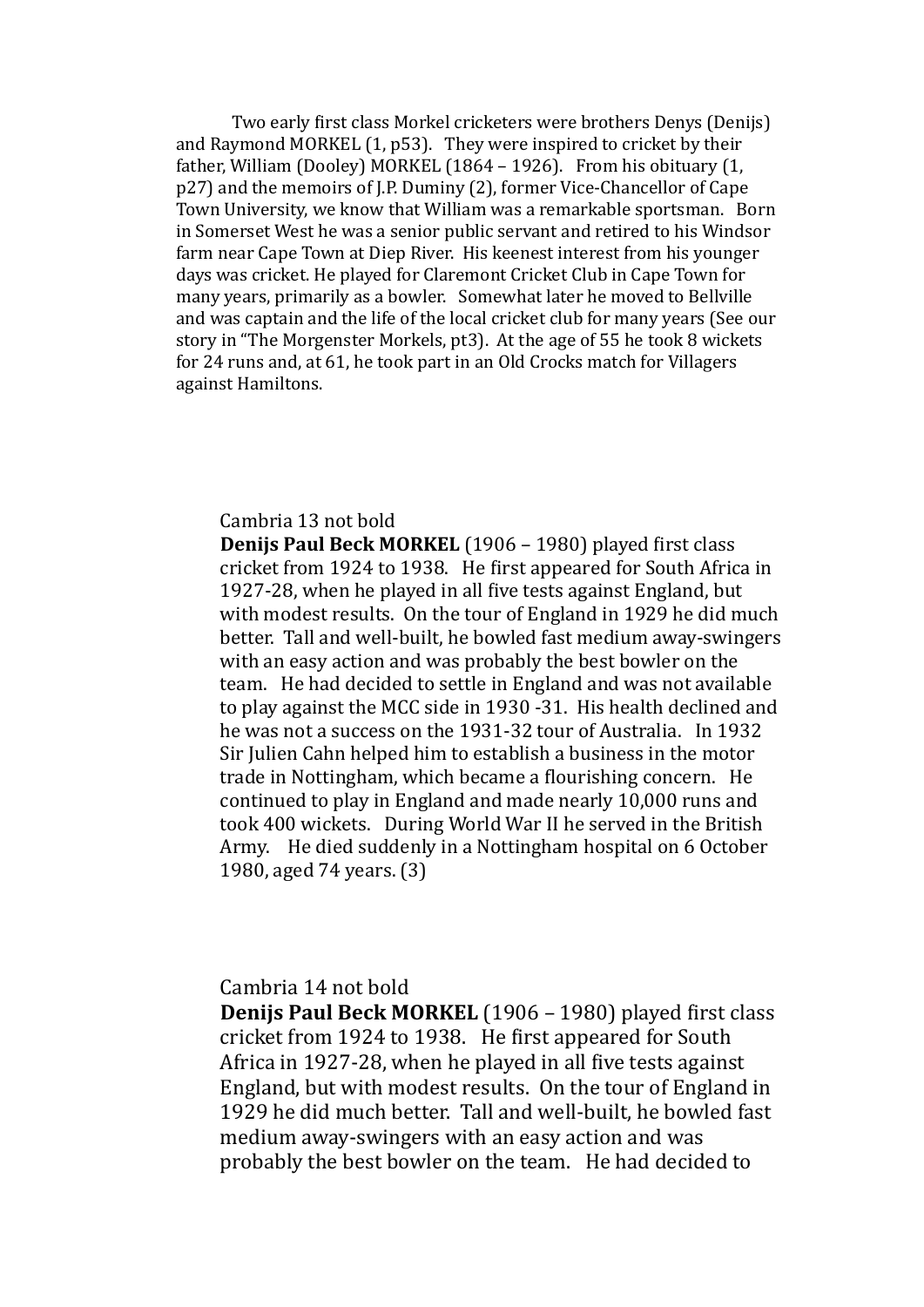settle in England and was not available to play against the MCC side in 1930 -31. His health declined and he was not a success on the 1931-32 tour of Australia. In 1932 Sir Julien Cahn helped him to establish a business in the motor trade in Nottingham, which became a flourishing concern. He continued to play in England and made nearly 10,000 runs and took 400 wickets. During World War II he served in the British Army. He died suddenly in a Nottingham hospital on 6 October 1980, aged 74 years. (3)

### Cambria 12 not bold

Denijs Paul Beck MORKEL (1906 – 1980) played first class cricket from 1924 to 1938. He first appeared for South Africa in 1927-28, when he played in all five tests against England, but with modest results. On the tour of England in 1929 he did much better. Tall and well-built, he bowled fast medium away-swingers with an easy action and was probably the best bowler on the team. He had decided to settle in England and was not available to play against the MCC side in 1930 -31. See [http://family.morkel.net/wp-content/uploads/](http://family.morkel.net/wp-content/uploads/Cricket-Morkels-pdf.pdf)  $Cricket-Morkels-pdf.pdf$  His health declined and he was not a success on the 1931-32 tour of Australia. In 1932 Sir Julien Cahn helped him to establish a business in the motor trade in Nottingham, which became a flourishing concern. He continued to play in England and made nearly 10,000 runs and took 400 wickets. During World War II he served in the British Army. He died suddenly in a Nottingham hospital on  $6$  October 1980, aged  $74$  years.  $(3)$ 

### **Helvetica 14 bold**

**Google "MORKEL" to see how overwhelmingly the two cricket brothers, Albie and Morné dominate the listings. There is so much readily available in cricket information sites,** *youtube* **and others about these two outstanding players that for our story I shall be brief about their current achievements - which can readily be updated on the internet. If we have a contribution to make, it will be to place them and cricket in context of the broader family.**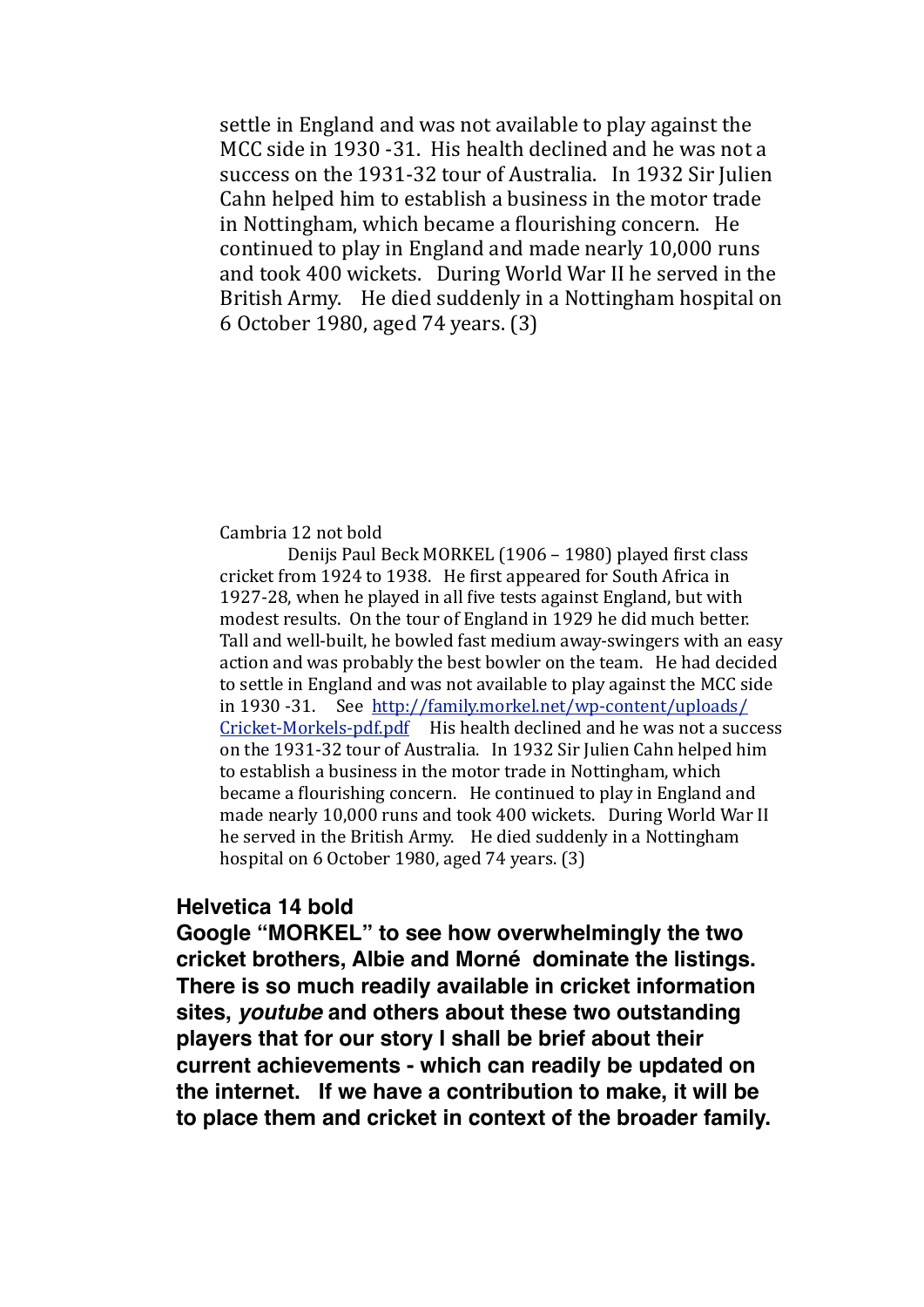**Calibri 14 bold**

**Google "MORKEL"** to see how overwhelmingly the two cricket brothers, Albie and Morné dominate the listings. There is **so much readily available in cricket information sites,** *youtube* **and** others about these two outstanding players that for our story I shall be brief about their current achievements - which can readily be updated on the internet. If we have a contribution to make, it will be to place them and cricket in context of the broader family.

**Historically the family has been known for its prowess in** rugby (see our story about the Rugby Morkels), but there has been an interest in cricket for over a century. Hendrik Johannes **MORKEL (1842 – 1902), uncle of Rugby Springboks Sommie and** Dougie MORKEL, was elected in November 1886 as Chairman of the first Cricket Club on the very new goldfields of the Witwatersrand (1, p45). One of his sons was a 'very fair lefthanded bowler (1, p 53). Dougie and his older brother Harry were also good cricketers (1, p52).

**Two yearly first class Morkel cricketers were brothers Denys (Denijs) and Raymond MORKEL (1, p53). They were inspired to** cricket by their father, William (Dooley) MORKEL (1864 - 1926). From his obituary (1, p27) and the memoirs of J.P. Duminy (2), former Vice-Chancellor of Cape Town University, we know that William was a remarkable sportsman. Born in Somerset West he was a senior public servant and retired to his Windsor farm near **Cape Town at Diep River. His keenest interest from his younger** days was cricket. He played for Claremont Cricket Club in Cape Town for many years, primarily as a bowler. Somewhat later he moved to Bellville and was captain and the life of the local cricket club for many years (See our story in "The Morgenster Morkels, pt3). At the age of 55 he took 8 wickets for 24 runs and, at 61, he took part in an Old Crocks match for Villagers against Hamiltons.

Calibri 14 not bold

Google "MORKEL" to see how overwhelmingly the two cricket brothers, Albie and Morné dominate the listings. There is so much readily available in cricket information sites, *youtube* and others about these two outstanding players that for our story I shall be brief about their current achievements - which can readily be updated on